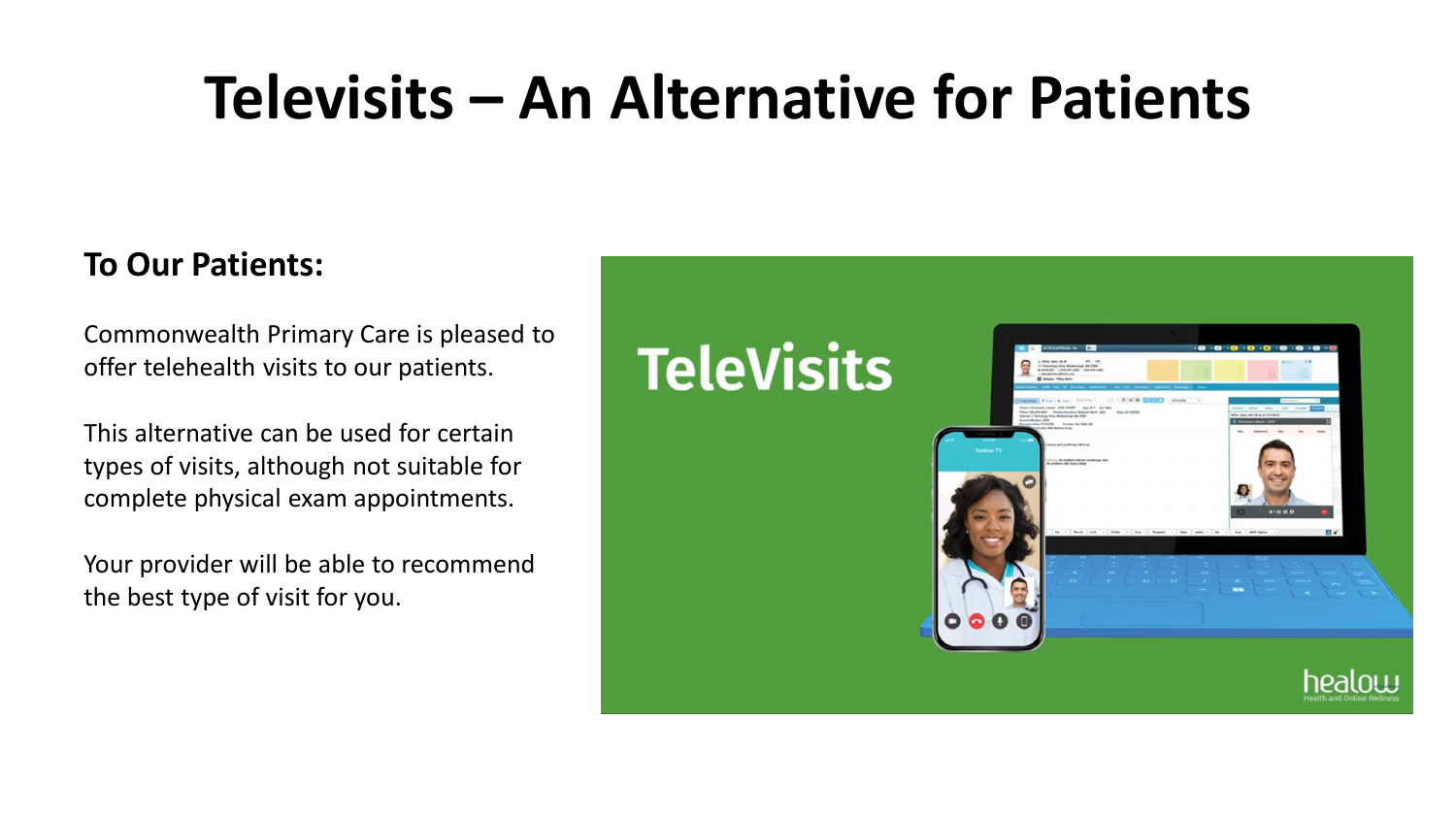#### **Televisits Can Occur in a Variety of Locations**



You'll a smart phone or device, such as an iPad, or a computer with a camera.

Your provider must be able to see you.

Your telehealth visit can take place in the convenience of your home, at work, in your car or many other locations.

It should **be private** and in an area with **minimal background noise**.

Regardless of location, you **must have internet connectivity at the location**.

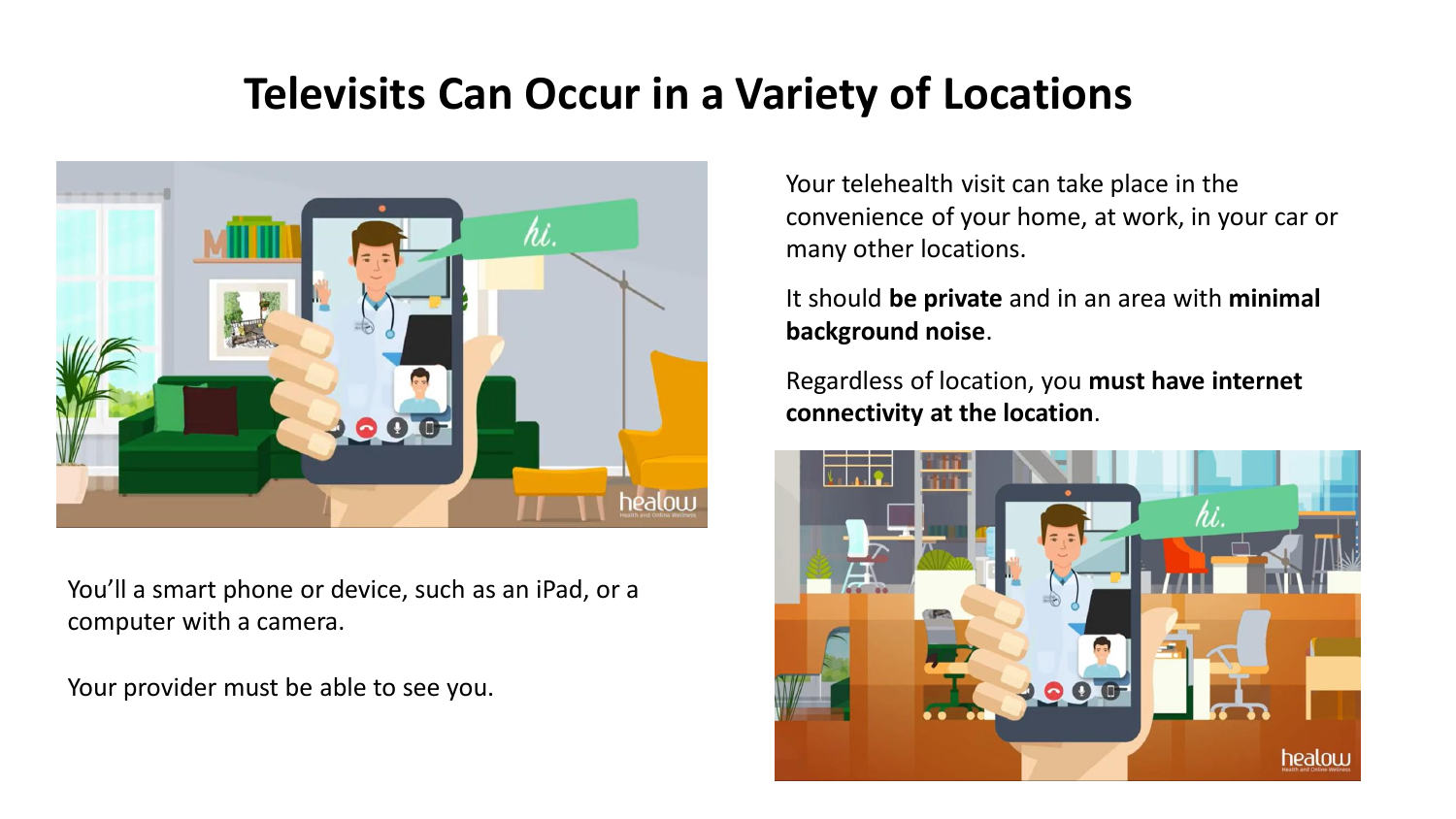## **Secure Connection Ensures your Communication is Safe**



Our telemedicine service uses secure messaging to ensure your communication is safe.

You can talk with your provider the same as if you were



in the exam room. Your provider will have access to your medical record and all your important information -- the same as when you have an in person visit.